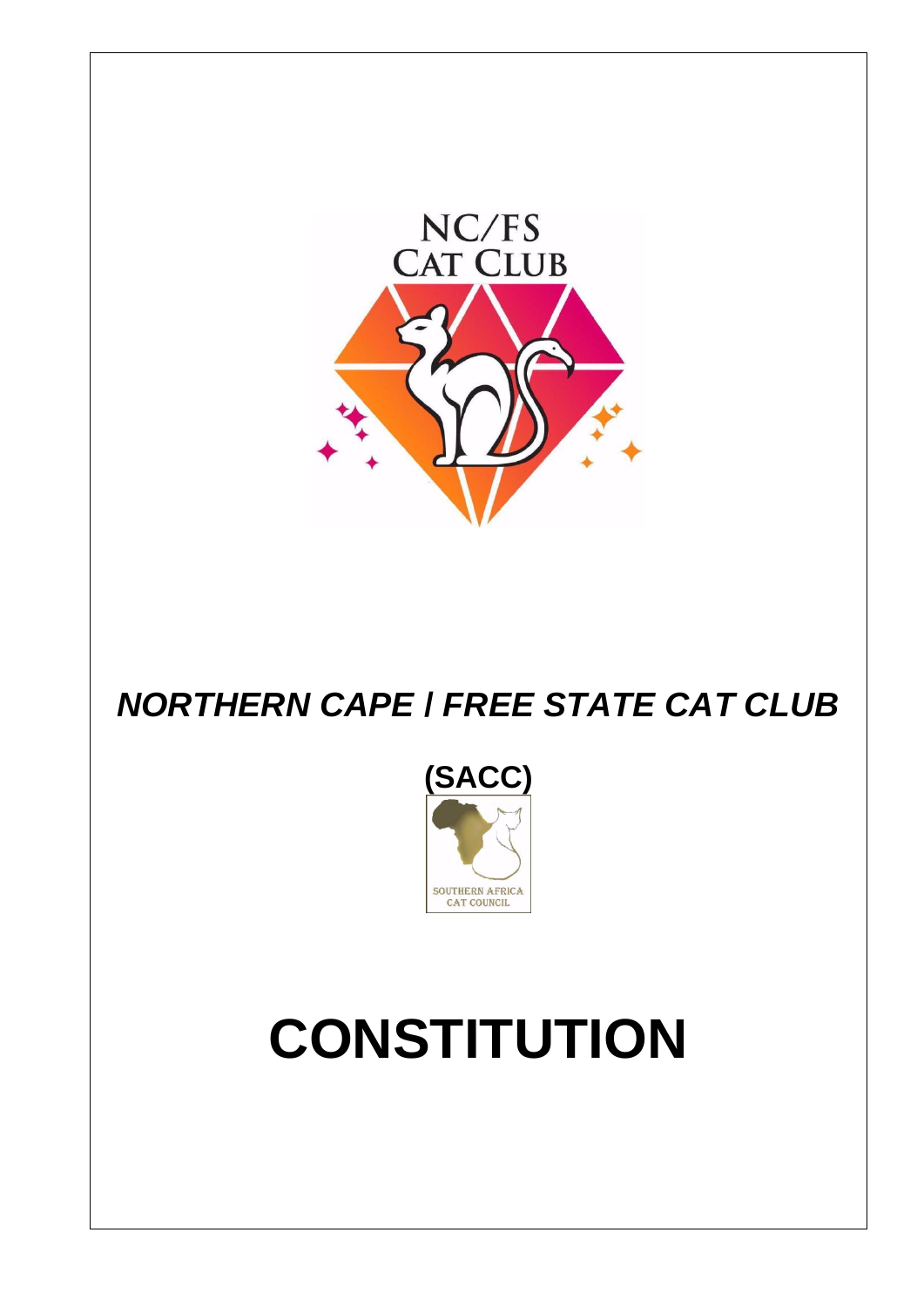## **INDEX**

### Page No

| 1.  | Name<br>1                                  |    |  |  |  |
|-----|--------------------------------------------|----|--|--|--|
| 2.  | <b>Definitions</b>                         |    |  |  |  |
| 3.  | Objects                                    |    |  |  |  |
| 4.  | Membership of the Club                     | 2  |  |  |  |
| 5.  | Applications for Membership                |    |  |  |  |
| 6.  | <b>Resignation of Members</b>              |    |  |  |  |
| 7.  | Conduct of members                         |    |  |  |  |
| 8.  | Expulsion, Fining or Suspension of Members |    |  |  |  |
| 9.  | Officers of the Club                       |    |  |  |  |
| 10. | <b>Election of Officers</b>                |    |  |  |  |
| 11. | Power of the Committee                     |    |  |  |  |
| 12. | Functions and Duties of the Committee      |    |  |  |  |
| 13. | Duties of the Honorary Secretary           |    |  |  |  |
| 14. | Duties of the Honorary Treasurer           | 8  |  |  |  |
| 15. | Duties of the Examiners                    |    |  |  |  |
| 16. | Subscriptions<br>8                         |    |  |  |  |
| 17. | <b>General Meetings</b>                    |    |  |  |  |
| 18. | Alterations to the Rules<br>10             |    |  |  |  |
| 19. | Records of the Society                     |    |  |  |  |
| 20. | Interpretation of the Rules                |    |  |  |  |
| 21. | Dissolution of the Club                    |    |  |  |  |
|     | Proxy Form<br>➤                            | 11 |  |  |  |
|     | Nomination Form<br>➤                       | 12 |  |  |  |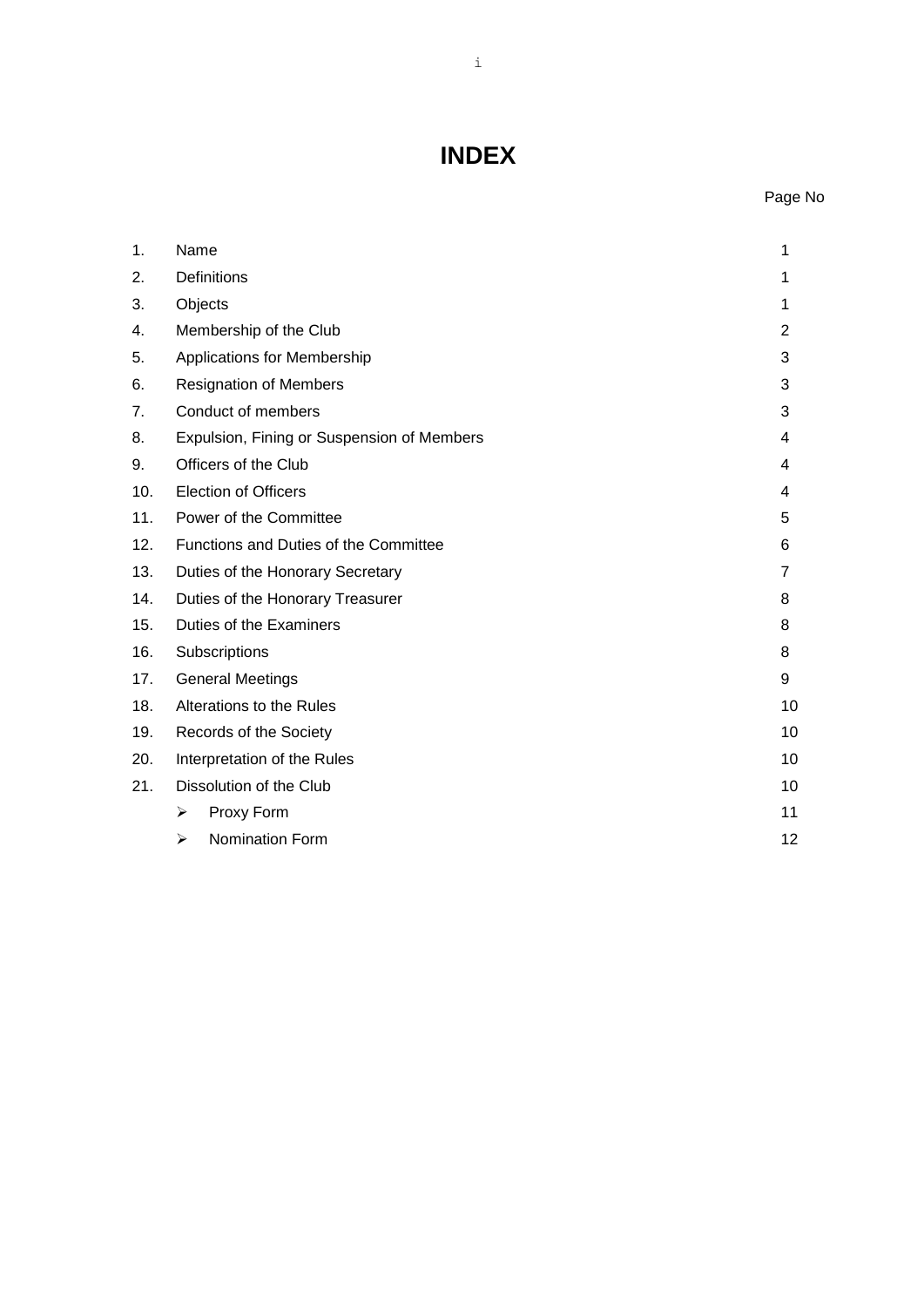#### **CONSTITUTION**

#### **1. NAME**

The Club shall be called the NORTHERN CAPE / FREE STATE CAT CLUB (NC / FS Cat. Club) (hereinafter referred to as the 'Club ) with headquarters at Kimberley or at such other place or places as may be decided upon by the Club from time to time.

#### **2, DEFINITIONS**

- 2. 1 In all cases words importing the masculine gender shall include the feminine gender and words in the singular number shall include the plural and vice versa.
- 2.2 Committee shall mean the Committee of the Club duly elected in terms of the Rules.
- 2.3 The 'Rules shall mean the Rules and Regulations of the Club and any By-laws or Regulations duly passed in accordance therewith, and any amendments thereto duly passed in accordance with the said Rules or By-laws.
- 2 4 General Meeting shall mean an Annual General Meeting or an Extraordinary General Meeting held in terms of the Rules.

#### **3. OBJECTS**

- 3.1 To promote the welfare and breeding of all varieties of cats in accordance with the show standards thereof or any other standard laid down or recognized from time to time by the Club. To safeguard the welfare of, to encourage and promote fair dealing in, and kind treatment of all cats.
- 3.2 To hold and support shows for the exhibition of and/or competition between all breeds of cats in accordance with the Show Rules of the South African Cat Clubs, and/or any other Show Rules made or recognized by the Club from time to time.
- 3.3 To promote and preserve friendly relationships between breeders, owners, judges, exhibitions, competitors and members, and all persons interested in cats generally, and to support any body whose objects include, inter alia, the promotion of the welfare or breeding of the feline species.
- 3.4 To carry on the affairs of the Club as a non-profit making concern. All excess of revenue over expenditure shall be devoted or expended in order to further the objects of the Club, or shall be held or reserved in accordance with the rules for that purpose.
- 3.5 To train or assist in the training of persons in the judging. breeding, showing or exhibition of cats, and to educate or assist in educating the general public or to influence public opinion in favour of the welfare and kind and proper treatment of cats.
- 3.6 To prevent or assist in the treating of any cruelty to, neglect of, or agitation against cats.
- 3.7 To offer prizes or other inducements, whether of a monetary nature or otherwise, at cat shows, whether conducted by the Club or otherwise, or on any other occasion for competition, exhibition, breeding, kind treatment or prevention of cruelty to cats.
- 3.8 To find or assist cat lovers or other persons to find homes or other suitable accommodation for cats, or to find or assist in finding homes or other suitable accommodation for cats.
- 3.9 To investigate or to assist in investigating the scientific breeding, feeding and treatment of cats, and to make grants or other awards for this purpose, and publish reports of such scientific investigations in the press or in any other suitable manner.
- 3.10 To Publish or assist in the publication of facts relating to cats for the general education of the public.
- 3.11 To hold, promote or foster social gatherings of members or persons interested in cats for the purpose of furthering the welfare of cats or for any other purpose, save that of a political nature.
- 3.12 To award life membership or honorary life membership or honorary office in the Club to persons deserving of such awards.
- 3.13 To grant a honorarium, bonus or gift to any persons deserving of such award, to make donations or grants to deserving causes or charities connected with or having for their objects, inter alia, the welfare or kind treatment of cats or other animals.
- 3.34 To appoint Judges for the purpose of judging at cat shows conducted by the Club and to incur any reasonable expenditure which may be necessitated thereby.
- 3.15 To establish or assist in establishing a library or collection of books or other publications relating to cats for the benefit of members.
- 3. 16 To establish or carry on, or to assist in establishing or carrying on, a Register for the registration and particulars of cats and their breeding, either by the Club, or in conjunction with any other cat Club or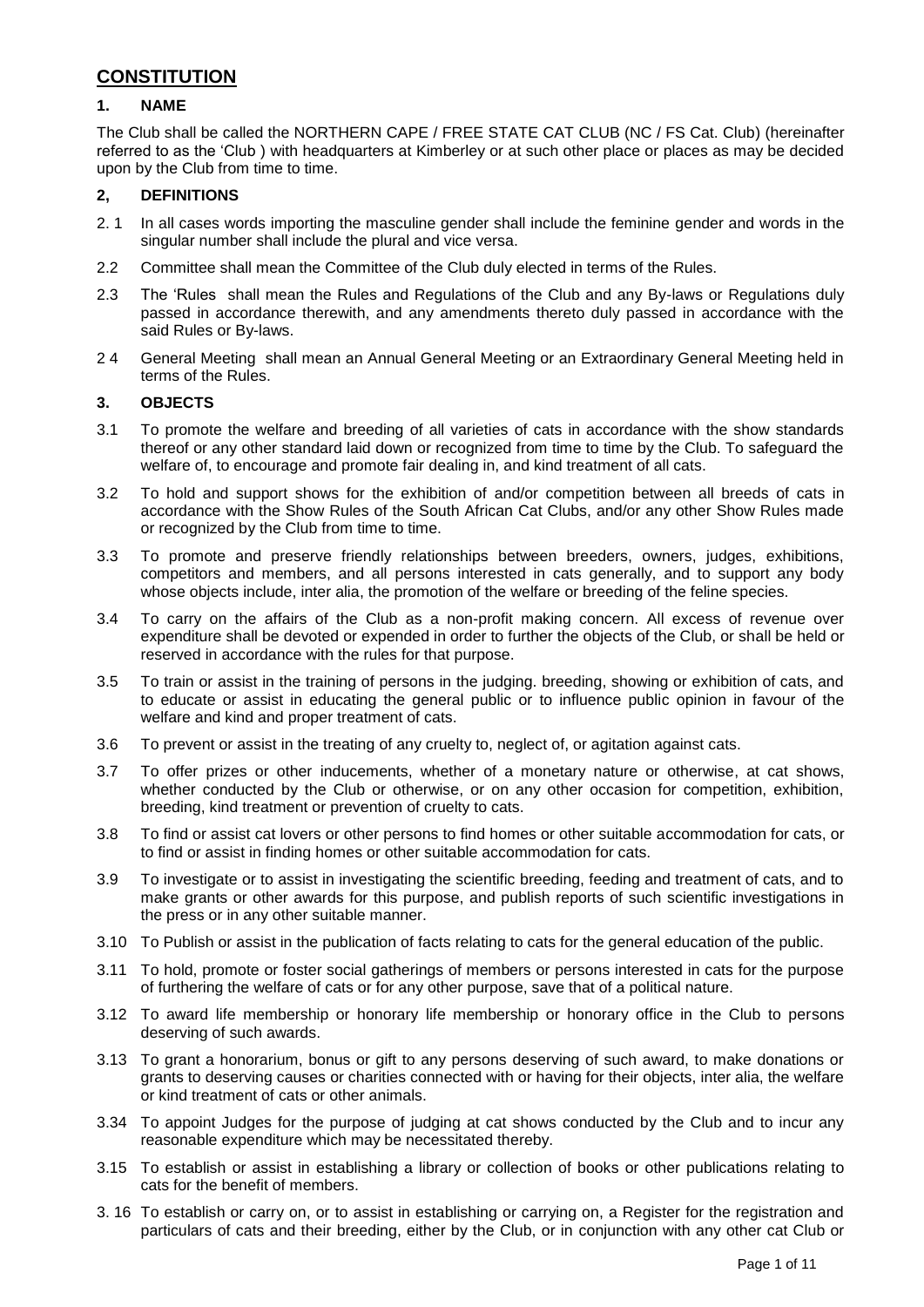Clubs. To appoint any person to carry out the necessary duties in connection therewith and to give advice or directions to such person if called upon to do so.

3.17 Generally to do such lawful acts or things as are necessary, incidental, ancillary or conductive to the attainment of the above objects

#### **4. MEMBERSHIP OF THE CLUB**

The Club shall consist of the following classes of members:

- 4.1 **Ordinary members** who shall be persons elected as such by the Committee in accordance with the provisions of the Rules.
- 4.2 **Honorary members** who shall be of two kinds:
- 4.2.1 **Honorary members** who shall be persons who are not members of the club but have rendered outstanding service to the club or to cats in general, and who, in the opinion of the Committee, are worthy of such honour and recommended by the Committee for election at an ensuing general meeting and duly elected for such period or periods as the meeting may deem fit.

Such Honorary member shall be entitled from the day of election to the privileges conferred by the Rules, *save that of voting at General Meetings or of holding office in the club*, save that of the Patron or Honorary Vice-President, and shall be subject to the Rules, save those relating to the payment of entrance fees and subscriptions.

4.2.2 **Honorary Full Member** who shall be members of the club who have rendered outstanding services to the Club or to cats in general, and who in the opinion of the Committee are worthy of such honour, recommended by the Committee for election at an ensuing general meeting and duly elected for such period or periods as the meeting may deem fit.

Such Honorary Full Member from the date of election shall have the same rights as Ordinary Members and be subject to the same obligations. Save that of payment of subscriptions during the period of such membership.

- 4.2.3 **Life Members** who shall be Ordinary Members of the Club who have paid a fee in one sum or such other fee for Life Membership as the Club may from time to time determine. With effect from the date of such payment, such Life Member shall not be liable for payment of any future subscriptions.
- 4.2.4 **Junior Members** who shall be persons under the age of 15 years at the commencement of the calendar year elected as such by the Committee in accordance with the provision of the Rules.

Such Junior Members shall have the same rights and be subject to the same obligations as Ordinary Members, *save that they shall have no right to vote at General Meetings or to be elected to any office in the Club* and shall only pay the subscription or any other dues provided for Junior Members in the Rules.

- 4.2.5 **Pensioner Members** who shall be persons over the age of 65 years at the commencement of the calendar year elected as such by the Committee in accordance with the provision of the Rules.
- 4.2.6 Save as specifically provided in the Rules, the Members shall be bound thereby. Copies of the Rules and any By-laws passed in terms thereof may be obtained from the Honorary Secretary on request subject to payment of such charge therefore as the Committee may from time to time prescribe.

#### **5. APPLICATIONS FOR MEMBERSHIP**

- 5.1.1 All applications for membership shall be made to the Honorary Secretary in writing, signed by the candidate in the form prescribed by the Committee from time to time, and shall state the class of membership to which the candidate seeks election. In the case of an Application for Junior Membership such form shall be signed by the candidate's parent or guardian as assisting the candidate.
- 5.1.2 Such form shall be accompanied by the necessary subscription provided for in the Rules.
- 5.2 Such applications, if in accordance with the provisions of sub-paragraph 5.1 hereof shall be decided upon by the Committee at a subsequent meeting and the Committee shall be entitled, but not bound, to require the candidate to appear personally before it and answer such questions as the Committee may desire to put. A candidate may withdraw such Application at any time before the decision of the Committee.
- 5.3 The acceptance or rejection of such Application shall be in the sole and absolute discretion of the Committee and its decision shall be final and binding on the candidate. The Committee shall not be obliged to give any reasons for its decision.
- 5.4 The Honorary Secretary shall notify the candidate by post of election or rejection as a member, in the case of election, such notification shall be accompanied by a copy of the Rules and by a Membership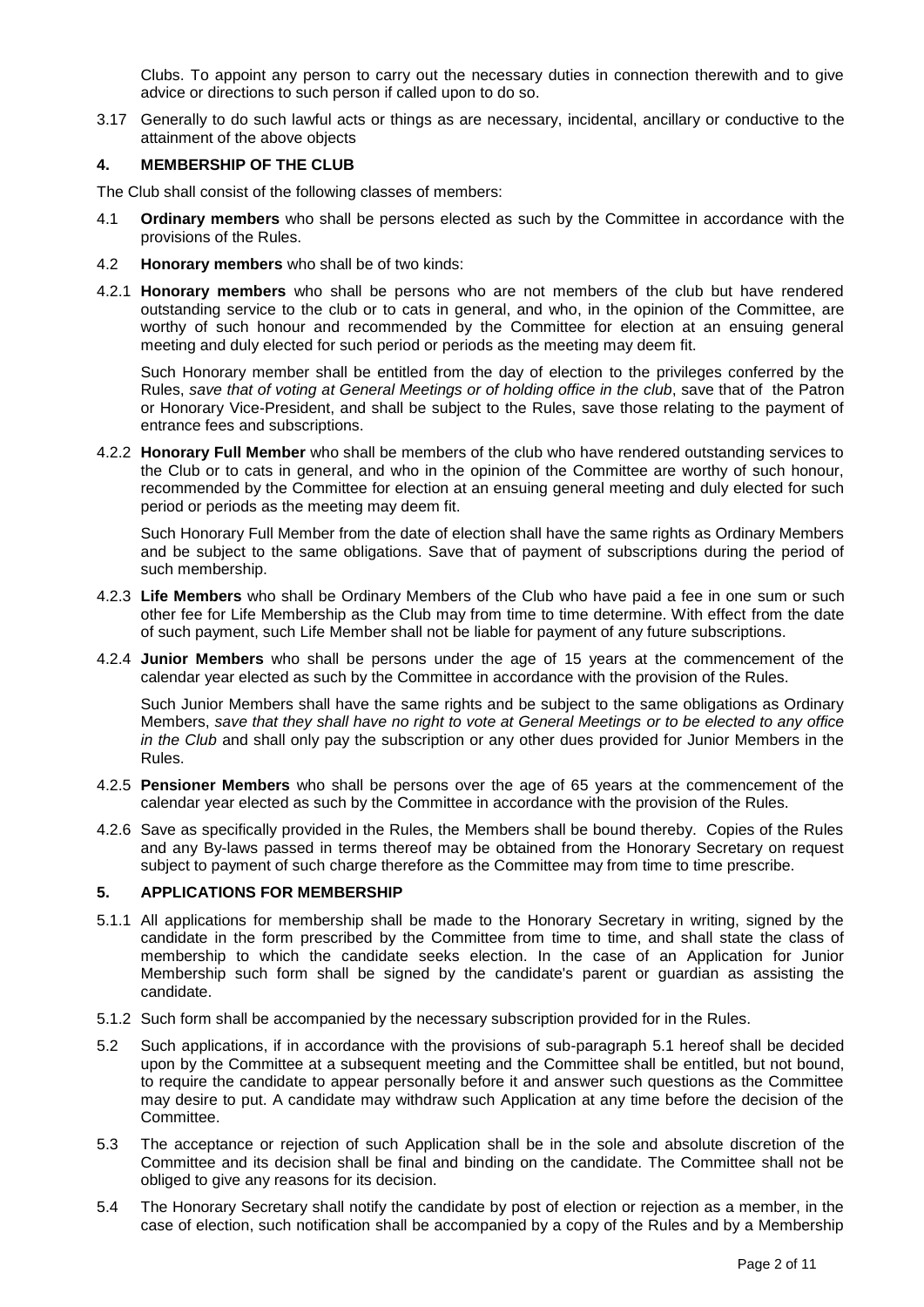Card for the calendar year of election In the form prescribed by the Committee from time to time. Such member shall be bound by the Rules from the time of election.

In the case of rejection, the subscription shall be returned to the candidate.

#### **6. RESIGNATION OF MEMBERS**

- 6.1 A Member shall be entitled to terminate his membership by written notification to that effect, posted to or delivered at the address to the Honorary Secretary. Such termination shall take effect from the date of posting of a written acceptance of such resignation by the honorary Secretary to the member concerned.
- 6.2 If such notification by a member is not posted or delivered at least one month before the expiration of the calendar year, such member shall be liable for payment of the subscription for the ensuing calendar year if otherwise liable therefore.
- 6.3 Any member so resigning shall not be entitled to a refund of any subscriptions or other dues paid by him in terms of the Rules and shall have no claim whatsoever against the Club or to its property.

#### **7. CONDUCT OF MEMBERS**

- 7.1 Every member shall conform to the Rules, and shall not commit any breach thereof or act in opposition to the Rules and/or to the fundamental objects and principles upon which the Club has been founded.
- 7.2 A Member shall not ill-treat, be cruel to or in any way cause unnecessary pain or suffering to cats or other animals.
- 7.3 Every member shall conform to and shall not commit any breach of the Show Rules of the South African Cat Clubs, or any other Show Rules made or recognized by the Club form time to time.
- 7.4 Every Member shall show proper respect for the authority of the President, Chairman and Committee and shall conform to all decisions duly made by them or by the duly authorized officers of the Club in accordance with the Rules.
- 7.5 Every Member shall behave with strict decorum, and shall not display any reprehensible, offensive or insulting conduct to or towards the officers or members of the club, nor act in any manner which in the opinion of the Committee renders it undesirable that such Member remain a member of the Club.
- 7.6 Every member shall make payment of the subscriptions or other dues due and payable by him in terms of the Rules.

#### **8. EXPULSION, FINING OR SUSPENSION OF MEMBERS**

- 8.1 Any member who has been found by the Committee, after due and proper investigation, to have committed a breach of the Rules may be expelled or suspended from membership of the Club or fined by the Committee.
- 8.2 Save in the case of a breach of Rule 7.6. reasonable notice of the Committee's intention to investigate a breach of the Rules by any member, and to make a decision thereon, shall be given to the Member concerned by prepaid registered post accompanied by sufficient details as will enable such member to understand the nature of the charge against him and such Member shall be afforded a reasonable opportunity of answering, refuting or making representations to the Committee in regard thereto.
- 8.3 Save as is provided in sub-paragraph 3.2 hereof, the Committee shall have sole and absolute discretion as to the procedure and manner in which such investigation shall be conducted. The decision of the Committee shall be final and binding on such Member and the Committee shall not be obliged to give any reasons therefore. The decision of the Committee shall be conveyed to such Member in writing by the Honorary Secretary by prepaid registered post and shall take effect from the date of posting of such notification.
- 8.4 The maximum fine which the Committee may impose shall be the sum of R50.00 (FIFTY RAND) and the Maximum period of suspension from membership shall be for a period of one year. Should such member fail to pay the fine imposed within 21 (TWENTY ONE) days from the date of posting of such notification, he shall be deemed to have been expelled from the Club from the date of expiration of the said period of twenty one days.
- 8.5 In the case of expulsion or suspension of any Member, he shall not be entitled to a refund of any subscriptions paid by him and shall have no claim whatsoever against the club or to its property.
- 8.6 In the event of any Member being so expelled, suspended or fined, the Committee shall place before the next General Meeting a report of the investigation so held and the decision arrived at.
- 8.7 If the Committee has expelled any Member by reason of a breach of Rule 7.5 hereof, it may restore such Member to his previous membership at any time thereafter on payment of the arrear subscription and on any other reasonable conditions which the Committee may deem fit to impose.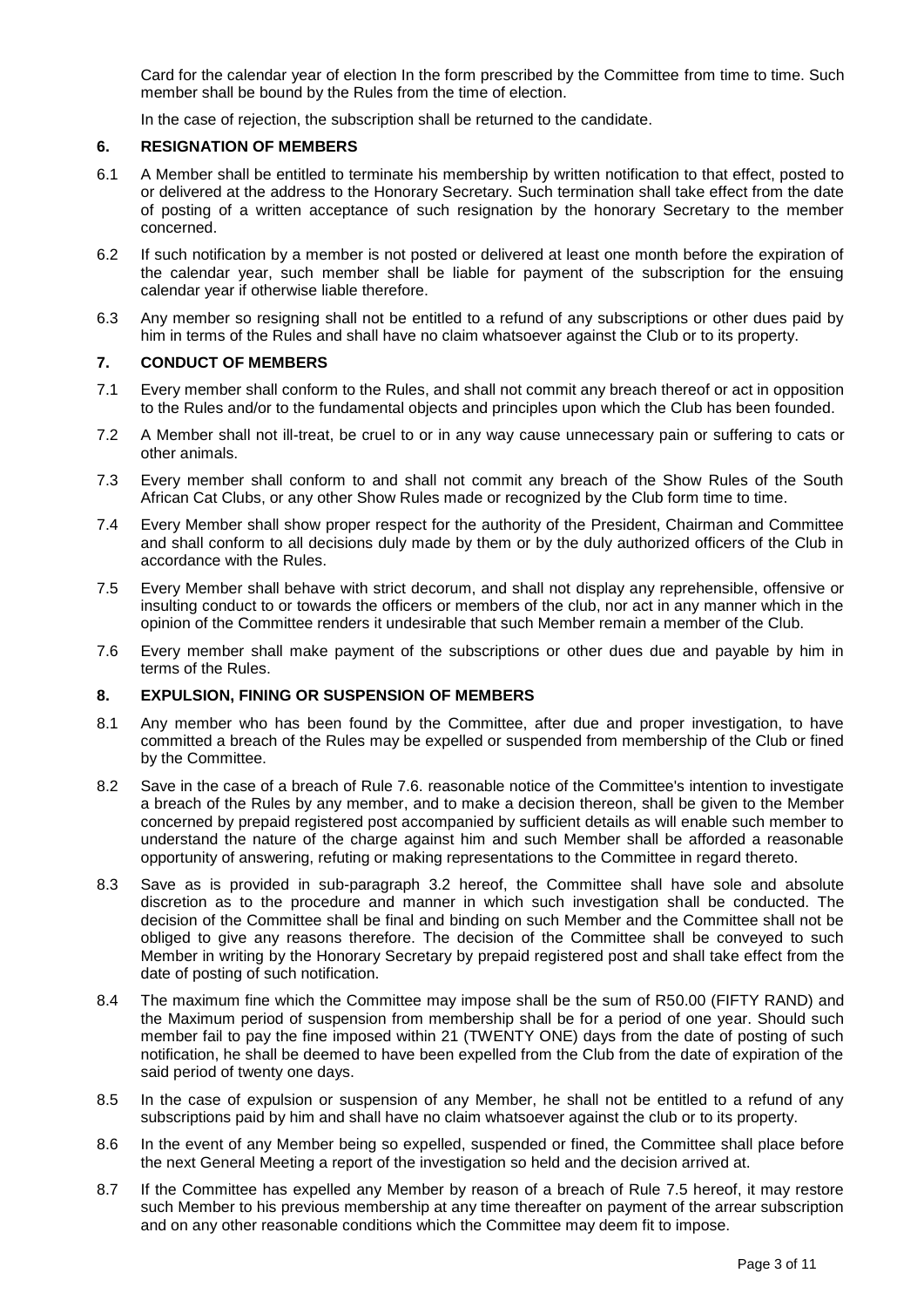#### **9. OFFICERS OF THE CLUB**

The following shall be officers of the Club:

9.1 **Non-Executive Officers**, namely, *Patrons and/or Honorary Vice-Presidents*, being persons elected as such by a General Meeting for such period as the Meeting may deem fit. Such officer, if not a member of the club, shall be entitled to the privileges conferred by the Rule, save that of voting at General Meetings and of holding any other office in the Club, and shall be subject to the Rules, save those relating to payment of entrance fees or subscriptions.

#### 9.2 **Executive Officers**, namely:

- 9.2.1 **The President**, who shall be a member of the Club duly elected to that office in accordance with the Rules:
- 9.2.2 **The Chairman, Vice-Chairman, Honorary Secretary and Honorary Treasurer**, who shall be members of the Club, elected to these offices in accordance with the Rules.
- 9.2.3 Member of the Committee, who shall be members of the Club, elected to that office in accordance with the Rules. The number of the elected members of the Committee shall not be more than 15, and not less than 5. The President shall be an ex-officio member of the Committee. The Registrar of any Cat Register owned wholly of partly or recognized by the Club shall also be an ex-officio member of the Committee.

#### **10. ELECTION OF OFFICERS**

#### 10.1 **President**

- 10.1.1 Nominations for the office of President shall be in writing and candidates shall be proposed and seconded by two members of the Club. Nominations shall contain or be accompanied by the written assent of the candidate to accept such office if elected. Nominations shall be posted by prepaid registered post to the address of the Honorary Secretary on or before 31 December each year, or delivered at such address on or before that date.
- 10.1.2 The names of the duly nominated candidate shall be circulated by the Honorary Secretary to members with the Notice convening the ensuing Annual General Meeting.
- 10.1.3 If only one nomination is received the President shall be elected or otherwise on a show of hands. If more than one nomination is received, the President shall be elected by secret written ballot, save as regards proxy votes, supervised by two scrutineers appointed by the chairman of the Meeting. Such scrutineers shall declare to the Chairman the name of the candidate polling the greatest number of votes, and the Chairman shall announce the result to the Meeting.

#### 10.2 **The Committee**

- 10.2.1 Nominations for the office of a member of the Committee shall be in writing. Candidates shall be proposed and seconded by two members of the Club and such nominations shall contain or be accompanied by the written assent of the candidate to occupy the office if elected.
- 10.2.2 The names of the duly nominated candidates shall be circulated by the Honorary Secretary to Members with the Notice convening the ensuing Annual General Meeting.
- 10.2.3 Two members of the existing Committee shall be elected by the Committee at its last meeting in any calendar year to serve from the date of the ensuing Annual General Meeting to the following Annual General Meeting.
- 10.2.4 Should the nominations not exceed thirteen, excluding the two members already elected in terms of sub-paragraph 10.2.3 hereof, members of the committee shall be elected or otherwise at the ensuing Annual General Meeting by a show of hands. Should the nominations excluding the two members already elected in terms of sub-paragraph 10.2.3 hereof exceed thirteen, then thirteen members of the Committee shall be elected by secret written ballot save as regards proxy votes, supervised by two scrutineers, appointed by the Chairman, and such scrutineers shall declare the names of the thirteen candidates polling the greatest number of votes to the Chairman who shall announce the result to the Meeting.

Members of the Committee so elected shall hold office from the date of their election until the following Annual General Meeting.

- 10.3.1 The Chairman, Vice-Chairman, Honorary Secretary and Honorary Treasurer shall be elected by the Committee at its first meeting held after its election and shall hold office until the following Annual General Meeting.
- 10.3.2 Honorary Secretary and Honorary Treasurer shall be Members of the Club, but not necessarily members of the Committee. If they are not members of the Committee they shall only be entitled to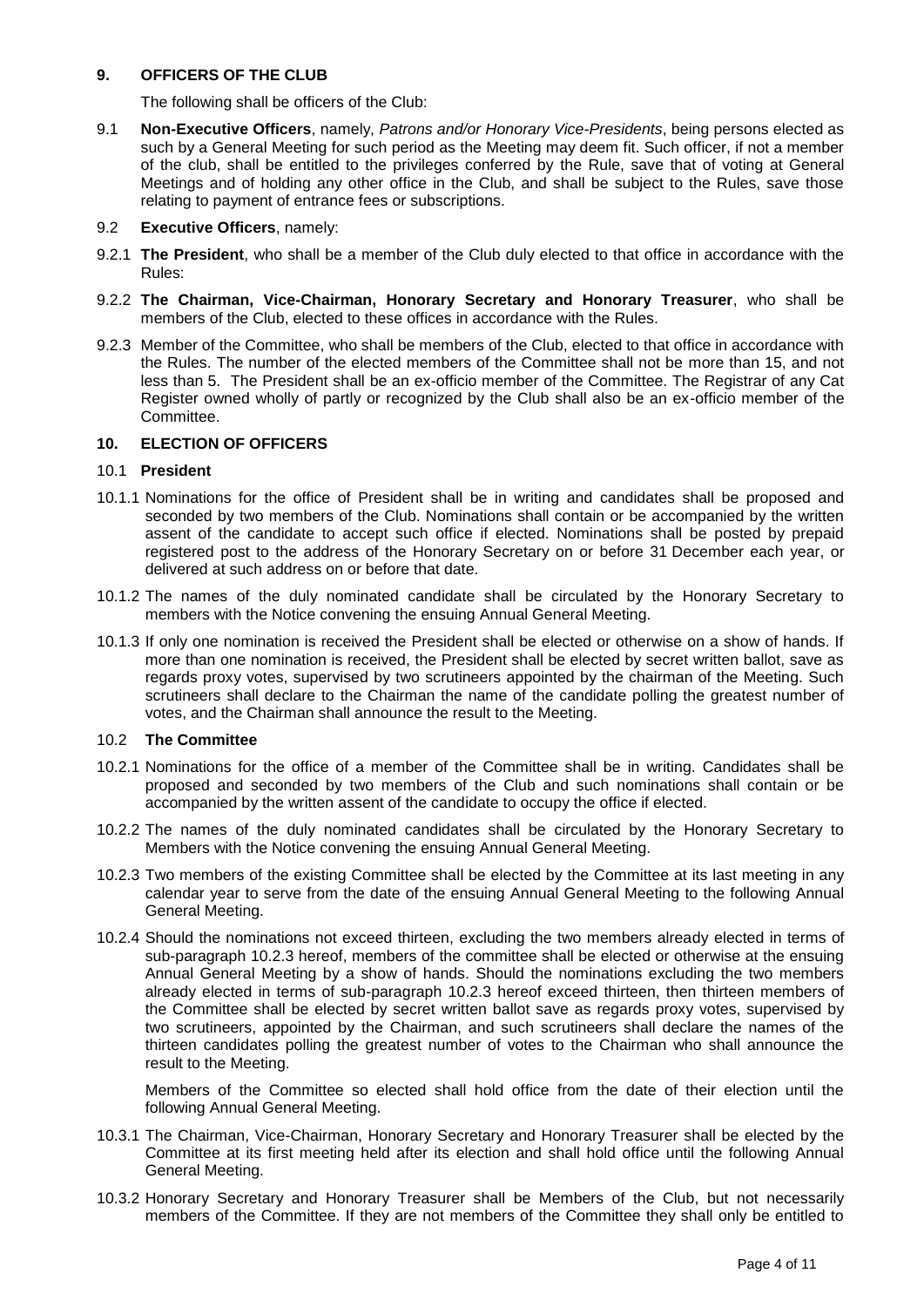take part in proceedings concerning their duties, but shall not be entitled to vote.

- 10.3.3 The office of Honorary Secretary and Honorary Treasurer may be held by the same member.
- 10.4 The Examiners shall be appointed by the Annual General Meeting on the recommendation of the Committee, subject to the prior assent of such appointees to act in this office if so appointed, and shall hold office until the following Annual General Meeting.

#### **11. POWERS OF THE COMMITTEE**

The Committee shall have power to do any act, matter or thing regarding the management of the Club, which could or might be done by the Club, save and except for such matters as are specifically reserved to be dealt with by a General Meeting of the Club in terms of the Rules. Without limiting the generality of the above, the Committee shall have the following powers:

- 11.1 To appoint sub-committees from its members and/or members of the Club and to delegate such of its powers and duties as it may deem fit to such sub-committees. Such sub-committee shall appoint its own Chairman and Honorary Secretary and decide its quorum. The President, Chairman and Vice-Chairman shall be ex-officio members of such sub-appointed committee. Such sub-committee shall only function, for the period for which it shall be appointed, or until it has completed its function, whichever is the sooner, which period shall not in any case exceed the period of office of the Committee by which it is appointed. The procedure at Meetings of the sub-committee shall be governed *mutatis mutandis* by the provisions of the Rules relating to the Committee.
- 11.2 To elect Members in terms of the Rules.
- 11.3 To expel, suspend or fine Members in terms of the Rules.
- 11.4 To recommend to a General Meeting the election of Honorary Life-Members, Honorary Member, Patrons or Honorary Vice-President and Examiners.
- 11.5 To nominate and authorize one or more Members to sign and Execute Contracts, Deeds and other Documents, or act on behalf of the Club, to institute or defend any legal action on behalf of the Club and to engage Attorneys and Council for that purpose, and to nominate one or more Members to sign the necessary documents in connection therewith, to consult Attorneys and/or Council in connection with any matter relating to the Club which may require legal attention or opinion.
- 11.6 To make, alter or revoke Regulations or By-Laws enabling the Committee to exercise its powers or to carry out its duties or the internal management of the Society. Notice of any such By-Law or Regulation shall be posed to all members who shall be bound thereby from the date of such posting.
- 11.7 To recommend to a General Meeting alterations, modifications or additions to the Rules.
- 11.8 To institute, run or manage, either on its own or in conjunction with any other Cat Society or Club, a library of publications relating to cats, to make rules with regard thereto and to appoint a member of the Club or a sub-committee to take charge thereof.
- 11.9 To hold, run or manage, either on its own or in conjunction with any other Cat Society or Club, Cat shows, exhibitions, demonstrations or social.
- 11.10 To remove from office any Member of the Committee who has failed to attend three consecutive Meetings of the Committee during his period of office, except where leave of absence has been obtained, or in the case of illness of the member. Such members shall be given a reasonable opportunity of making representations to the Committee before any decision is arrived at. In such case a report thereof shall be made to the ensuing Annual General Meeting.
- 11.11 To decide all disputes between Members, or between the Club and Members, or between the Committee and Members, arising out of the Rules or the affairs of the Club. The decision of the Committee shall be final and binding on the parties concerned. In such case a report thereof shall be made to the ensuing Annual General Meeting.
- 11.12 To appoint any member of the Club to fill any casual vacancy in the Committee, save that of President, or to act as a Member thereof, if the number of the Committee is below the minimum. Such Member shall hold Office from appointment until the ensuing Annual General Meeting.
- 11.13 To summon an Extraordinary General Meeting in terms of the Rules, if ills considered desirable to do so.
- 11.14 To impose conditions regulating the rights of Members, to inspect the records of the Club referred to in paragraph 59 of the Rules, regarding the time, manner and method of inspections, and to require written reasons therefore if the Committee deem it necessary, which conditions shall be binding on the Member concerned.
- 11.15 To terminate the Membership of any Member who has failed to pay the annual subscription or any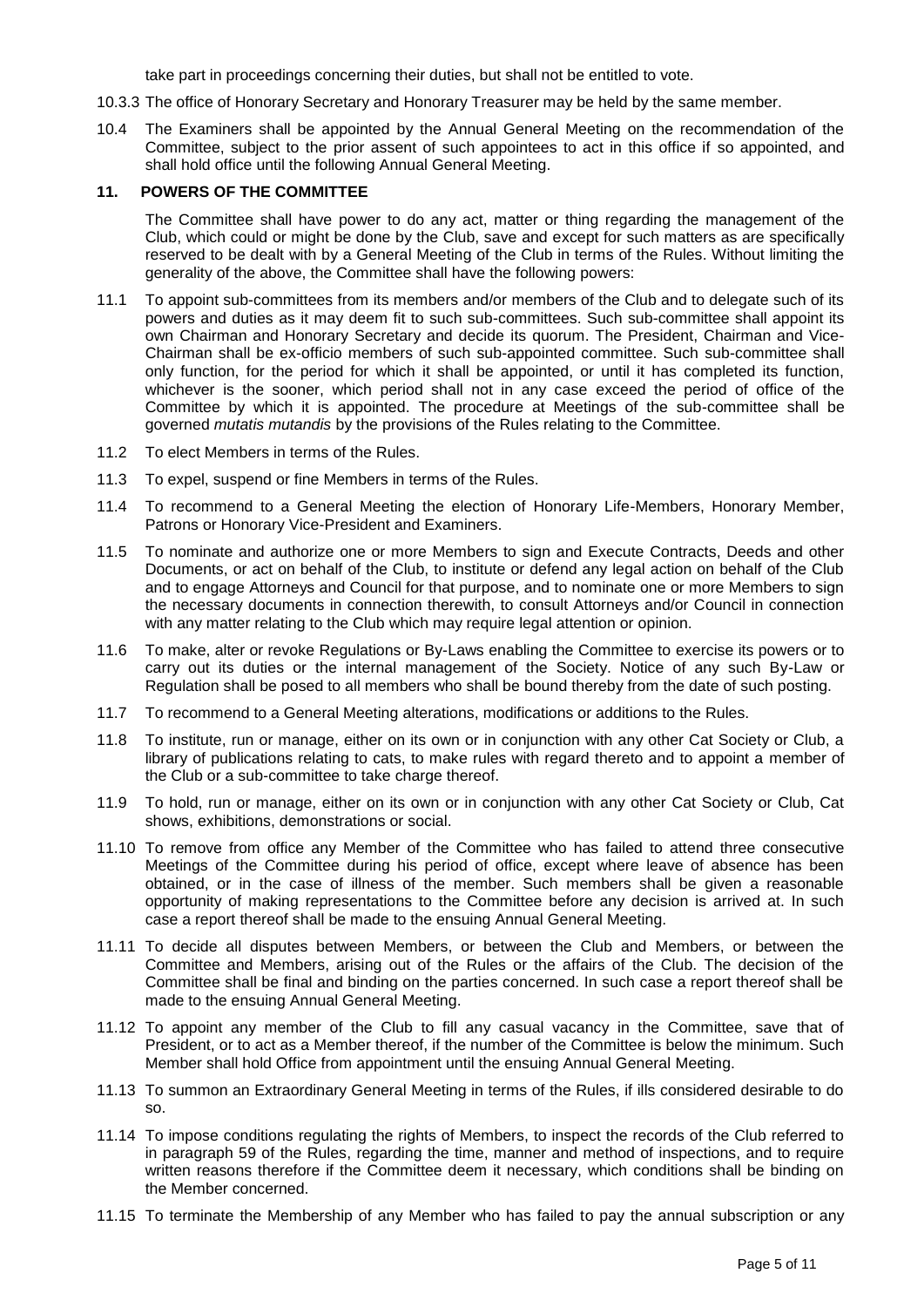other dues by 1 May of each year after due Notice to make payment has been given to such Member in terms of the Rules.

#### **12. FUNCTIONS AND DUTIES OF THE COMMITTEE**

- 12.5 The Committee shall meet at least four times during its period of office at such place or places and at such time or times, as it may deem fit. A minimum of seven days notice of each Meeting shall be given by the Honorary Secretary.
- 12.2 The following shall preside at Meetings in order of precedence, The President, Chairman, or Vice Chairman. If all are absent, the Meeting shall appoint its own Chairman.
- 12.3 The Quorum for Committee Meetings shall be five members.
- 12.4 Voting shall be by a show of hands and all questions requiring a vote shall be decided by a majority vote of those present at the Meeting and entitled to vote. In the case of an equality of votes, the Chairman of the Meeting shall have a second or casting vote. The minutes of each Meeting shall be confirmed at an ensuing Meeting.
- 12.5 The President, Chairman or Vice Chairman, in that order of precedence, shall present a General Report to the ensuing Annual General Meeting of the proceedings of the Committee and the affairs of the Club during its period of office, which report shall include any report and recommendations which the Committee is obliged or desires to make in terms of the Rules.
- 12.6 The Honorary Treasurer shall on behalf of the Committee submit the accounts of the Club for the current calendar year, ending 31 December of each year, to the appointed examiners, and present such accounts duly examined to the ensuing Annual General Meeting for approval of the Meeting.
- 12.7 The committee shall, if possible, at every meeting fix the date and place of the next meeting. If no such date and place is fixed, then the President, Chairman or Vice Chairman, in that order of precedence, and the Honorary Secretary shall fix such date, time and place.
- 12.8 In the event of an emergency or urgent business arising or relating to the Club or its affairs, the President, Chairman or Vice Chairman, in that order of precedence, and the Honorary Secretary may summon an urgent Committee meeting at any notice whatsoever, provided that the first item on the Agenda shall be the waiver of proper notice provided for in the Rules. The quorum for such emergency Meeting shall be not less than six.
- 12.9 The Committee shall not incur any expenditure whereby the funds of the Club shall be diminished by more than 50% of total funds, without the authority of a General Meeting.
- 12.10 The Committee shall be obliged to convene an Extraordinary General Meeting of the Club on a written requisition by Members given in terms of the Rules.

#### **13. DUTIES OF THE HONORARY SECRETARY**

The duties of the Honorary Secretary shall be:

- 13.1 To conduct the correspondence of the Club and place such correspondence before the Committee.
- 13.2 To keep an up-to-date Register of the names, addresses and class of Members of the Club.
- 13.3 To give notice in terms of the Rules of election or rejection of any candidate for membership and to forward with the Notice to a member so elected a copy of the Rules, and to refund to a member not so elected the subscription.
- 13.4 To give Notice in writing in terms of the Rules to the Members of the Committee of every Committee Meeting, which notice shall contain the Agenda for the Meeting, save in the case of an emergency Committee Meeting held in terms of the Rules.
- 13.5 To give the necessary notice of General Meetings and the necessary information or forms in terms of the Rules to all members.
- 13.6 To receive nominations for the Offices of President and/or members of the Committee and to place such nominations before the Committee as soon as reasonably possible.
- 13.7 To notify Junior Members as soon as possible after 31 December of the year in which they have become eligible as full Members, that they have automatically become Ordinary Members of the Club.
- 13.8 To keep true and accurate Minutes of the proceedings of the Committee and of General Meetings, and to enter these in a Minute Book kept for that purpose, and to read such Minutes when required to do so at Committee or General Meetings.
- 13.9 To circulate to members any Notices. Reports or Publications, in terms of the Rules or when required to do so by the Committee.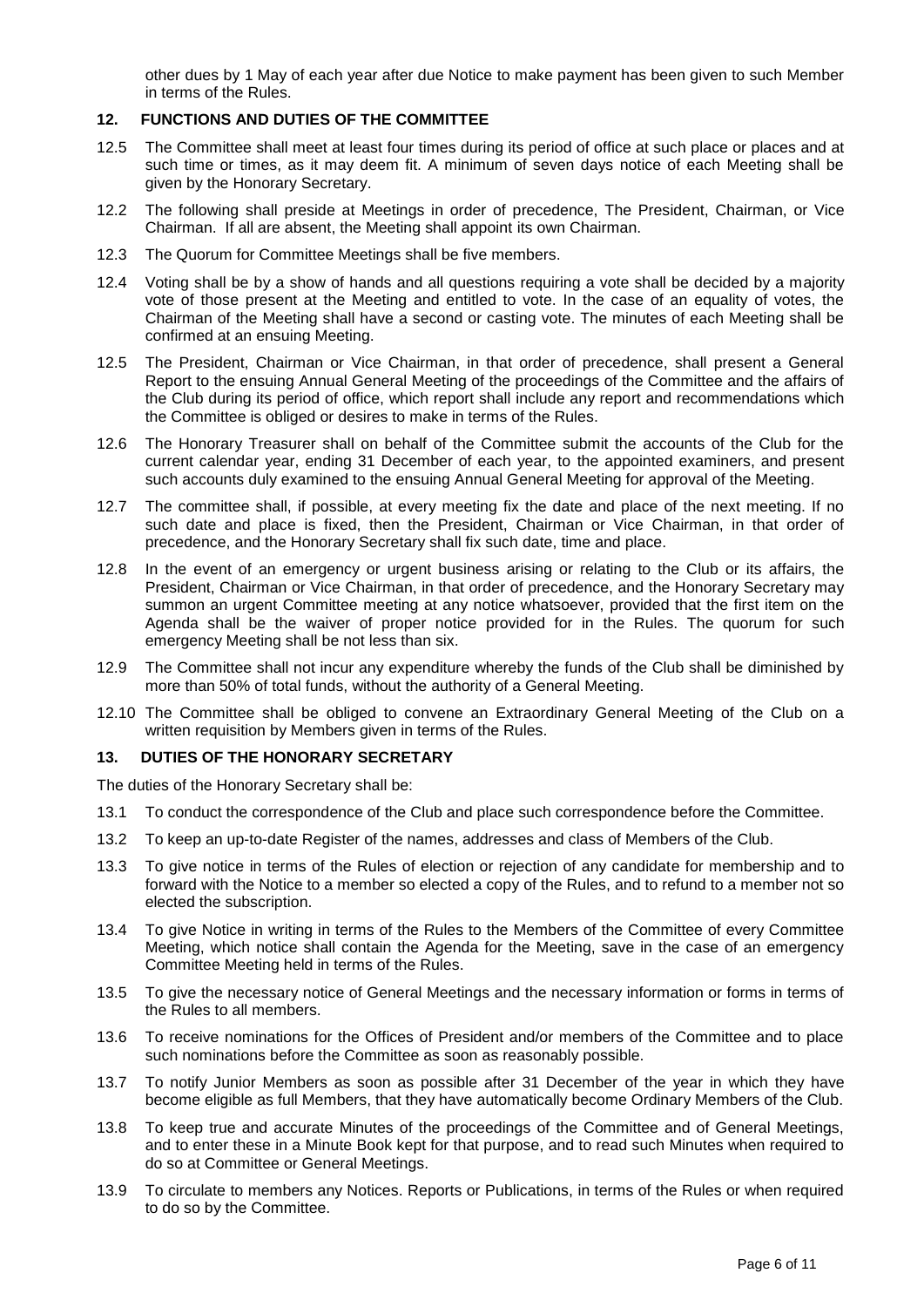- 13.10 To supply to the Committee the necessary information enabling it to compile any report of recommendation to be made in terms of the Rules.
- 13.11 To produce to any member at reasonable times for inspection the records of the Club referred to in Paragraph 19 of the Rules, subject to such conditions as the Committee may impose in terms of Paragraph 11.14 thereof.

#### **14. DUTIES OF THE HONORARY TREASURER**

- 14.1 To accept, hold in trust, deal with and administer all monies received by or on behalf of the Club.
- 14.2 To open and operate a Banking or Building Club account in the name of the Club. All cheques, negotiable instruments and other Banking or Building Club documents shall be signed by the Honorary Treasurer and a member of the Committee nominated from time to time by the Committee for that purpose.
- 14.3 To make payment on the directions of the Committee or a General Meeting, from the funds of the Club or all expenses properly incurred.
- 14.4 To submit to the Committee, at Committee Meetings, a list of liabilities of the Club for payment, and to obtain directions thereon. To provide the Committee with information as to the financial position of the Club when required to do so from time to time.
- 14.5 To keep true, proper and up-to-date books and records of assets, liabilities and financial transactions of the Club and of payment of subscriptions by members. To submit such books and records to the appointed examiners of the Club in sufficient time to enable the appointed examiners to examine the Club's accounts as soon as possible aster 31 December each year. To obtain the Balance Sheet, Statement of Revenue and Expenditure and any report compiled by the examiners, and to place the same before the Committee to enable the Committee to discuss and submit the same to the ensuing Annual General Meeting.
- 14.6.1 To send by not later than 31 January of each year to Members liable for payment of subscriptions or any other annual dues, notice to make payment thereof.
- 14.6.2 To send further notices by not later than 31 March of each year to Members who have failed to make the required payment by 1 March of each year.
- 14.6.3 To place before the Committee at a Meeting held after 1 May of each year a list of Members who have failed to make payment after the aforesaid notices, by 1 May of that year.
- 14.6.4 To place before the Committee, if required to do so, a list of Members who have made payment between the second Notice a 1 May of each year.
- 14.7 To allow, and arrange if necessary. an inspection by the examiners of any of the assets of the Club if required by the examiner to do so.
- 14.8 To perform any other duties in connection with the financial affairs of the Club imposed upon him in terms of the Rules or by the Committee form time to time.

#### **15. DUTIES OF THE EXAMINERS**

The duties of the examiners shall be:

- 15.1 To examine the Club's accounts from the books and records submitted to him by the Honorary Treasurer and to prepare and submit a signed Balance Sheet and Statement of Revenue and Expenditure for the Club's financial year. together with any report which he may deem necessary, as soon as possible after 31 December of each year.
- 15.2 To obtain from the Honorary Treasurer or Officers of the Club whatever information be may deem necessary for the proper performance of his duties, and any necessary Certificate signed by the officer concerned.

#### **16. SUBSCRIPTIONS**

- 16.1 The annual subscription for Membership of the Club shall be as follows:
- 16.1.1 Ordinary Members
- 16.1.2 Family Member (2 members of family)
- 16.1.3 Pensioner (65 & over) / Junior (under 12)
- 16.2 The subscription for Life Membership shall be the sum of R500.00 (Five Hundred Rand). On payment thereof, such member shall not be obliged to pay any further subscriptions as long as he remains a member of the Club.
- 16.3 From the beginning of the current year in which a Junior Member ceases to be eligible for Junior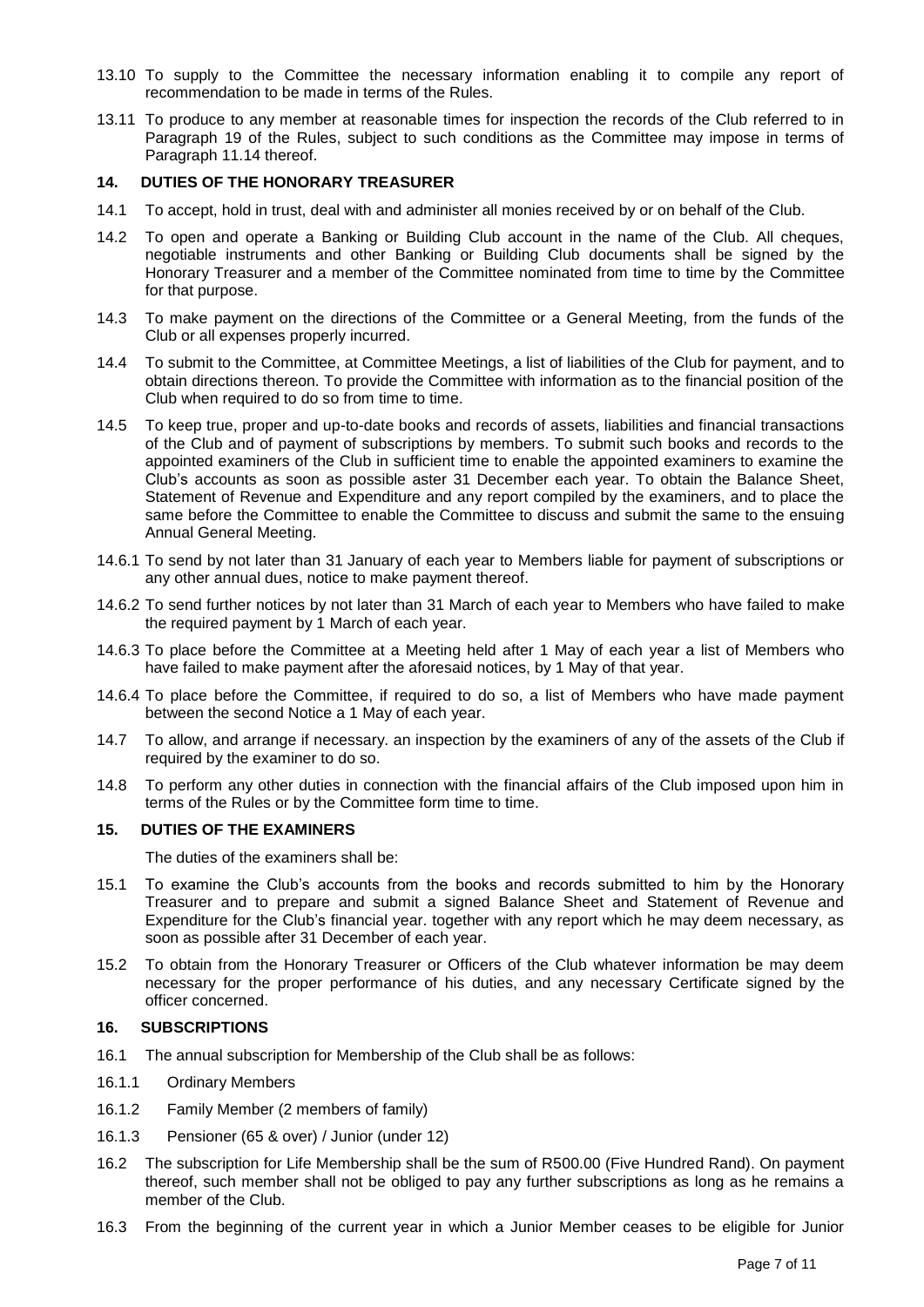Membership, such Junior Member shall automatically become an Ordinary Member in terms of the Rules, and shall become liable for the appropriate subscription. Notice to this effect shall be given to the Member concerned by the Honorary Treasurer, who shall make the necessary amendment to the Register of Members.

- 16.4 The first annual subscription shall become due on election and the annual subscription thereafter, on the first day of January of each year.
- 16.3 A Member of the Club shall not be entitled to compete for any prize or reward offered to members or to any privilege conferred on such member in terms of the Rules, or to propose or second the application of any person for membership, or to hold any Executive Office in the Club, whilst his currant subscription is due and unpaid.

#### **17. GENERAL MEETINGS**

- 17.1 There shall be two types of General Meetings of Members of the Club.
- 17.1.1 **Annual General Meetings**, which shall be held not later than the last day of October of each year.
- 17.1.2 **Extraordinary General Meetings**, which shall be convened in the manner provided for in the Rules, by the Committee at its own instance if considered necessary or on a written requisition signed by not less than 33% calculated to the next highest whole number, of Members entitled to vote at General Meetings. In the latter case, the Notice convening the Meeting shall be posted to Members within one month after the delivery of such written requisition at the address of the Honorary Secretary.
- 17.2 A written Notice of every General Meeting shall be posted to all Members by the Honorary Secretary, not later than fourteen days before the date of such Meeting. Such Notice shall specify the date, place and time thereof, and the Agenda.
- 17.3 In the case of an Annual General Meeting, the Agenda shall include the following:
- 17.3.1 Confirmation of the Minutes of the previous Annual General Meeting.
- 17.3.2 Any report by the Committee which it is obliged to make in terms of the Rules.
- 17.3.3 Submission for approval of the Balance Sheet and Expenditure and Revenue Accounts of the Club, which the Committee is obliged to submit in terms of the Rules.
- 17.3.4 Election of Officers as provided for and the Rules.
- 17.4 The Agenda may include any other business which a General Meeting is entitled or obliged to deal with and/or decade art terms of the Rules. Full and precise details of such business may be placed on the Agenda by the Committee of its own accord, and shall be placed thereon by the Committee on a written requisition by any member of the Club, posted to the address of the honorary Secretary on or before 31<sup>st</sup> day of December in each year. Such written requisition shall contain full and precise details of the business under signature of such Member and one other Member of the Club. The Agenda shall also specify the name or names of the Sponsors of such Resolution.
- 17.5 The Notice of the Annual General Meeting shall also contain or be accompanied by a list of candidates duly nominated for the office of President, and members of the Committee and the names of two Committee members elected by the Committee in terms of the Rules, and in the case of members residing beyond a radius of 40 km from Kimberley, by a proxy form, as prescribed by the Rules, or by the Committee from time to time.
- 17.6 In the case of the Agenda of an Extraordinary General Meeting, this shall specify full and precise details of the business, for which such Meeting has been summoned, and the name or names of the Requisitioners.
- 17.7 No other business save that appearing on the Agenda shall be transacted at a General Meeting.
- 17.8 A quorum for a General Meeting shall be 10% calculated to the next highest whole number of the Members of the Club entitled to vote there at. Should a quorum not be present at the time of holding a General Meeting, the Chairman shall adjourn the Meeting to a date not later than fourteen days from the date thereof, and to a place announced by him, and the members present and entitled to vote at such adjourned meeting shall form a quorum.
- 17.8.1 Voting at a General Meeting shall be by a show of hands, save where a written ballot is required in terms of the Rules, and all business requiring a vote shall be decided by majority vote. In the case of an equality of votes the Chairman of the meeting shall be entitled to a second or casting vote.
- 17.8.2 Absent Members residing beyond a radius of 40 km outside Kimberley and entitled to vote may do so by proxy in respect of the business on the Agenda. The instrument appointing a proxy shall be in the form set out hereunder, or in any other form prescribed by the Committee from time to time, or which due notice has been given to all Members.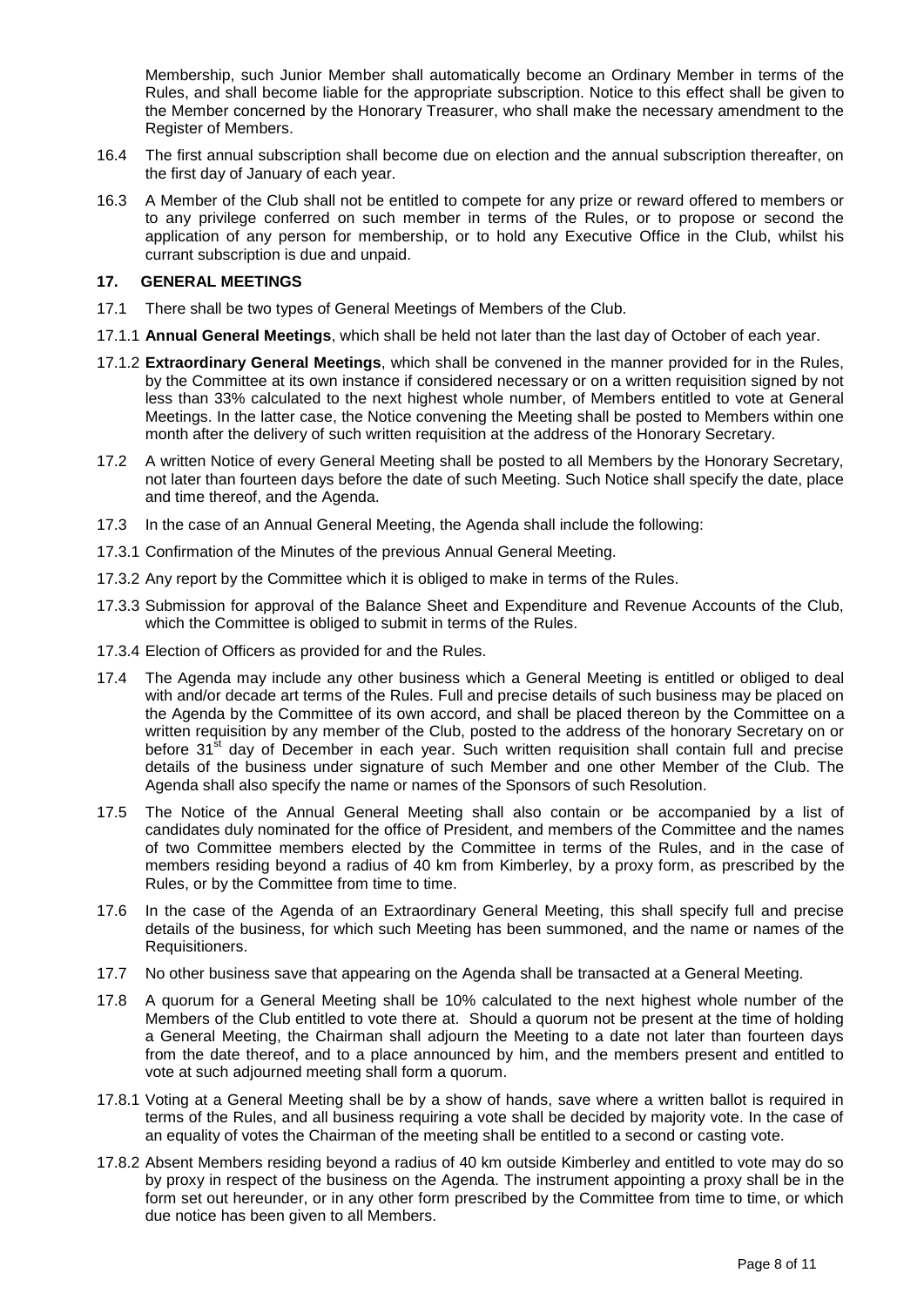17.8.3 Such proxy shall be a member of the Club present and entitled to vote at such Meeting and the instrument appointing such Proxy shall be completed and delivered at the address of the Honorary Secretary at least forty-eight hours before the time of holding the Meeting. If forwarded direct to the Honorary Secretary, the Honorary Secretary shall notify the proxy-holder concerned.

#### **18. ALTERATIONS TO THE RULES**

The Rules shall only be altered, modified, added to or substituted by new Rules by a General Meeting held in accordance with the Rules, at which the same or any modifications thereof are passed, and shall be effective thereafter.

#### **19. RECORDS OF THE SOCIETY**

- 19.1 The Register of Members, Minutes of General Meetings, Committee Meetings and sub-committee Meetings shall be open for inspection by any Member at the address of the Honorary Secretary, on reasonable notice to the Honorary Secretary and at any reasonable time.
- 19.2 The financial records of the Society shall likewise be open for inspection by any Member at the address of the Honorary Treasurer, on reasonable notice and at any reasonable time.
- 19.3 The Committee may in their sole and absolute discretion impose conditions under which the records arc so inspected, in terms of paragraph 11.14 of these Rules, and such conditions shall be binding on the Member concerned.

#### **20. INTERPRETATION OF THE RULES**

The committee shall be the sole authority for the interpretation of the rules and bylaws or regulations made there under, and the decision of the Committee upon any question of interpretation or upon any matter affecting the Society and no provided for in the rules shall he final and binding on the Members.

#### **21. DISSOLUTION OF THE CLUB**

The Club may be dissolved by a Resolution to that effect at an Extraordinary General Meeting of the Club summoned in terms of the Rules with the express purpose or voting upon such Resolution. Such Resolution shall only be passed by a majority of two thirds of members entitled to vote at such Meeting. Such Meeting shall decide upon the manner of the disposition of the assets of the Club, after payment of all liabilities and shall vest power to carry out the resolution and decisions of such Meeting in any body or person nominated by the Meeting for that purpose.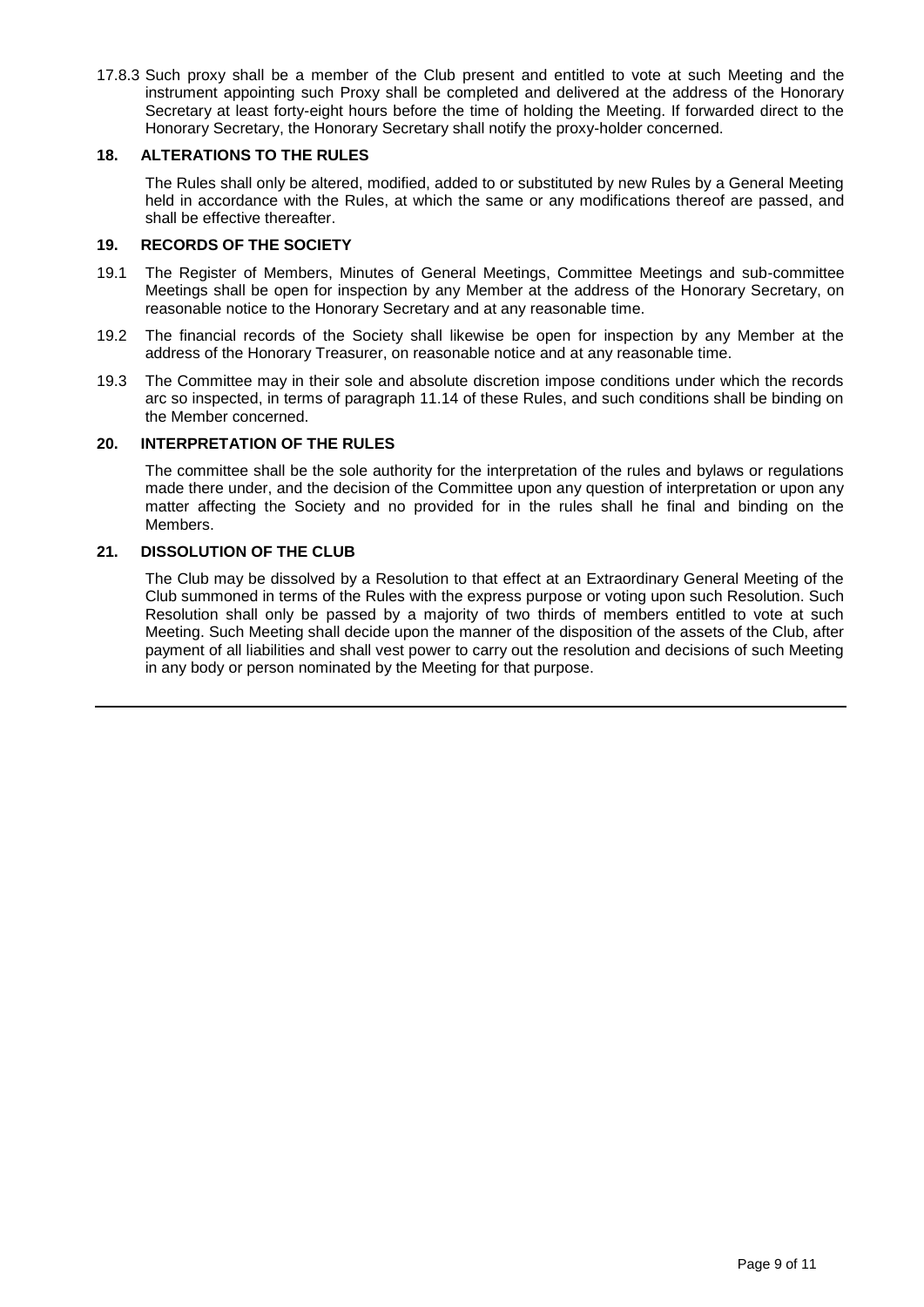## *NORTHERN CAPE /FREE STATE CAT CLUB* **PROXY FORM**

| Ι,                                                      |                                                                                                                                                                                                           |                                                                                                                                                                                                                                                                                                                                                                                                                                                 |  |  |  |  |  |
|---------------------------------------------------------|-----------------------------------------------------------------------------------------------------------------------------------------------------------------------------------------------------------|-------------------------------------------------------------------------------------------------------------------------------------------------------------------------------------------------------------------------------------------------------------------------------------------------------------------------------------------------------------------------------------------------------------------------------------------------|--|--|--|--|--|
| OF                                                      |                                                                                                                                                                                                           |                                                                                                                                                                                                                                                                                                                                                                                                                                                 |  |  |  |  |  |
|                                                         |                                                                                                                                                                                                           |                                                                                                                                                                                                                                                                                                                                                                                                                                                 |  |  |  |  |  |
| BEING A MEMBER OF THE ABOVE SOCIETY, DO HEREBY APPOINT: |                                                                                                                                                                                                           |                                                                                                                                                                                                                                                                                                                                                                                                                                                 |  |  |  |  |  |
|                                                         |                                                                                                                                                                                                           |                                                                                                                                                                                                                                                                                                                                                                                                                                                 |  |  |  |  |  |
|                                                         |                                                                                                                                                                                                           |                                                                                                                                                                                                                                                                                                                                                                                                                                                 |  |  |  |  |  |
|                                                         | HELD ON THE :                                                                                                                                                                                             | AS MY PROXY TO VOTE FOR ME ON MY BEHALF AT THE ANNUAL GENERAL MEETING OF THE SOCIETY, TO BE                                                                                                                                                                                                                                                                                                                                                     |  |  |  |  |  |
|                                                         |                                                                                                                                                                                                           |                                                                                                                                                                                                                                                                                                                                                                                                                                                 |  |  |  |  |  |
| 1 <sub>1</sub>                                          |                                                                                                                                                                                                           | THE PROXY SHALL VOTE IN THE MANNER PROVIDED FOR IN THE RULES IN FAVOUR OF:                                                                                                                                                                                                                                                                                                                                                                      |  |  |  |  |  |
|                                                         | <b>AGAINST</b>                                                                                                                                                                                            |                                                                                                                                                                                                                                                                                                                                                                                                                                                 |  |  |  |  |  |
|                                                         |                                                                                                                                                                                                           |                                                                                                                                                                                                                                                                                                                                                                                                                                                 |  |  |  |  |  |
|                                                         | (SPECIFY THE PARTICULAR RESOLUTION OR RESOLUTIONS)                                                                                                                                                        |                                                                                                                                                                                                                                                                                                                                                                                                                                                 |  |  |  |  |  |
|                                                         | <b>OR</b>                                                                                                                                                                                                 |                                                                                                                                                                                                                                                                                                                                                                                                                                                 |  |  |  |  |  |
| 1.                                                      | THE PROXY SHALL VOTE IN THE MANNER PROVIDED FOR IN THE RULES, AS HE THINKS FIT IN RESPECT OF<br>ALL BUSINESS ON THE AGENDA REQUIRING A VOTE TO BE TAKEN, WHETHER BY SHOW OF HANDS OR BY<br><b>BALLOT.</b> |                                                                                                                                                                                                                                                                                                                                                                                                                                                 |  |  |  |  |  |
|                                                         |                                                                                                                                                                                                           | SIGNED AND DATED AT:                                                                                                                                                                                                                                                                                                                                                                                                                            |  |  |  |  |  |
|                                                         |                                                                                                                                                                                                           |                                                                                                                                                                                                                                                                                                                                                                                                                                                 |  |  |  |  |  |
| <b>PLEASE NOTE:</b>                                     |                                                                                                                                                                                                           | THE SIGNATORY MUST DELETE WHICHEVER PORTION OR WORDS OF THE FORM ARE NOT<br>APPLICABLE, AND FILL IN THE BLANKS. ALL DELETIONS AND INSERTIONS MUST BE<br>INITIALLED. THIS FORM MUST BE COMPLETED AND DELIVERED AT THE ADDRESS OF THE<br>HONORARY SECRETARY AT LEAST FORTY-EIGHT HOURS BEFORE THE TIME OF HOLDING<br>THE MEETING. IF FORWARDED DIRECT TO THE HONORARY SECRETARY THE HONORARY<br>SECRETARY WILL NOTIFY THE PROXY-HOLDER CONCERNED. |  |  |  |  |  |